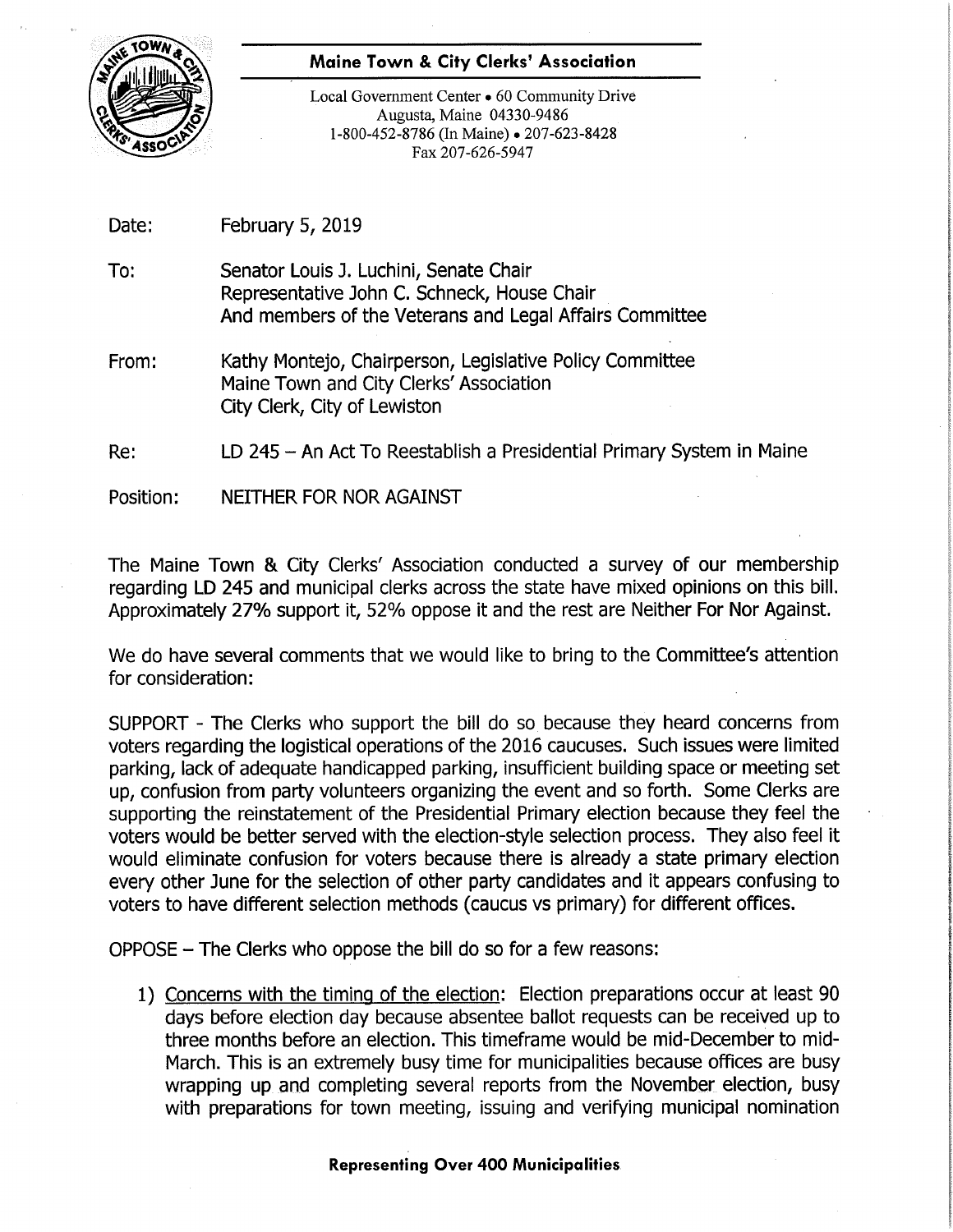## **Example 2** Maine Town & City Clerks' Association



Local Government Center • 60 Community Drive 5 Augusta, Maine 04330-9486 .1-800-452-8786 (In Maine) . 207-623-8428 Fax 207-626-5947

petitions, town budget preparations, annual town report preparation, orientation of newly elected municipal officials, attendance at party caucuses which will still be held to determine state delegates, platforms, local issues, etc., annual school budget election preparation, peak General Assistance applications, biannual tax collection and more. Most of these are state mandated sen/ices that cannot be set aside or shirked in duties to meet the requirements of facilitating another election. In many small municipalities, all of these tasks are handled by less than 4 town office employees. Adding in the preparation and administration of a full election will no doubt cause delays in other required duties. It seems extremely inefficient to run an entire election, and all of the related time-consuming election preparations, for the nomination for just one race.

- 2) Concerns with the logistics of running a wintertime election and issues with possible weather related situations: If election day is a snow day for schools, many polling place buildings might be inaccessible, parking lots and sidewalks might not be cleared, citizen election workers might cancel due to travel concerns, Public Works crews will not be available to deliver voting machines, ballots, set up the polls and so forth due to their street snow plowing and many other impacts from a wintertime election. Some towns have changed from a March town meeting/town election to a June town meeting/town election due to past problems with wintertime issues.
- 3) Costs and expenses: Even though the State would provide a majority of the funds to cover this election, there are concerns regarding the municipality's share of the costs for running an election for just one office. If this bill is adopted, there will be three different processes for political party activity and nominations within four months  $-$  presidential primary, party caucus and June primary  $-$  all of these have to be staffed at costs to the municipal taxpayer. Concerns were also expressed that all municipal taxpayers need to pay for a Presidential Primary when only <sup>a</sup> limited number of residents can even participate in the event due to their personal choice to not enroll in a political party. It is getting very costly to run elections and to be able to find and train enough workers to operate the polling places. With many voters out of state for the winter or concerned with walking on the snow and ice, the volume of absentee ballots will increase and the associated postage costs.
- 4) Concerns this proposal is a long term fix to a one year problem: Several municipal clerks expressed concerns this bill represents a knee-jerk reaction to problems from three years ago because so many citizens waited until the last minute to register to vote during the 2016 caucuses. Aside from the problems with the 2016 caucuses, the caucus system for the selection of presidential nominees worked